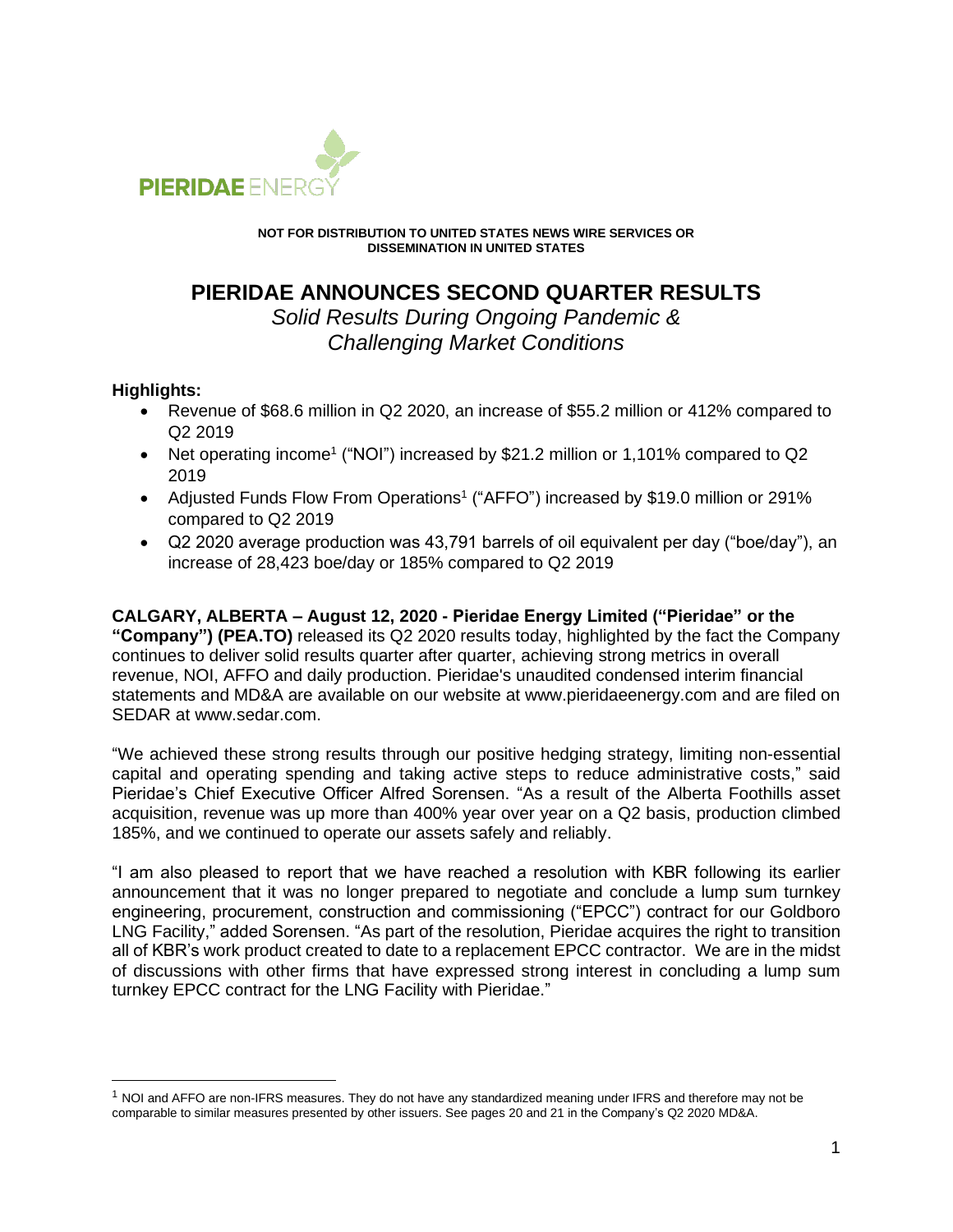Sorensen concluded by saying that progress is also being made for Shell and Pieridae to re-apply to the Alberta Energy Regulator ("AER") for the license transfers of its Southern Alberta Foothills assets to Pieridae.

"We continue to build our solid base business as one of the largest Foothills producers in North America," said Sorensen. "Layer on our multi-billion-dollar Goldboro LNG Project, which remains a shovel-worthy, significant Canadian job-creator that will help our country recover economically post COVID-19, and you have an upstream/midstream company with a large upside."

# **Q2 2020 Financial & Operations Highlights**

Revenue (net of royalties) of \$68.6 million in the three months ended June 30, 2020 increased by \$55.2 million or 412% as compared to the same period in 2019 (\$13.1 million). This includes NGL and condensate revenue of \$16.9 million, as well as third party processing fees of \$6.9 million. Petroleum and natural gas revenue in the second quarter of 2020 increased by \$42.0 million or 341% compared to the same quarter in 2019. On a year-to-date basis, petroleum and natural gas revenue increased by \$83.4 million or 234% compared to the same period in 2019.

Similarly, revenue (net of royalties) of \$142.6 million in the six months ended June 30, 2020 increased by \$106.2 million or 292% as compared to the same period in 2019. Increases in both the three and six months ended June 30 when compared to the same period in 2019 are due to full quarters of operations, including expanded production of natural gas, condensate and NGL from the Southern Alberta Foothills assets and the addition of third party processing revenue of \$6.9 million for the current quarter and \$13.7 million on a year to date basis.

NOI increased by \$21.2 million or 1,101% compared to Q2 2019 due to the acquisition of the Southern Alberta Foothills assets in October 2019. Q2 2020 NOI of \$19.3 million was consistent with NOI in the previous quarter. Similarly, AFFO increased by \$19.0 million or 291% year-overyear, and working capital increased 119% from a deficit of -\$77.9 million in Q2 2019 to \$15.1 million in Q2 2020, providing further financial flexibility.

Operating netback in Q2 2020 increased by \$6.26/boe or 441% (to \$4.84/boe) as compared to Q2 2019 (-\$1.42). This was the result of a combination of higher average realized pricing and more diversified revenue streams, offset by higher operating expenses primarily because of our complex gas processing facilities.

This continuation of the transformational growth demonstrated in the year ended December 31, 2019 will provide Pieridae the liquidity it needs to continue to operate its assets, as well as to further de-risk the development work required for the Goldboro LNG Project to get to a positive final investment decision.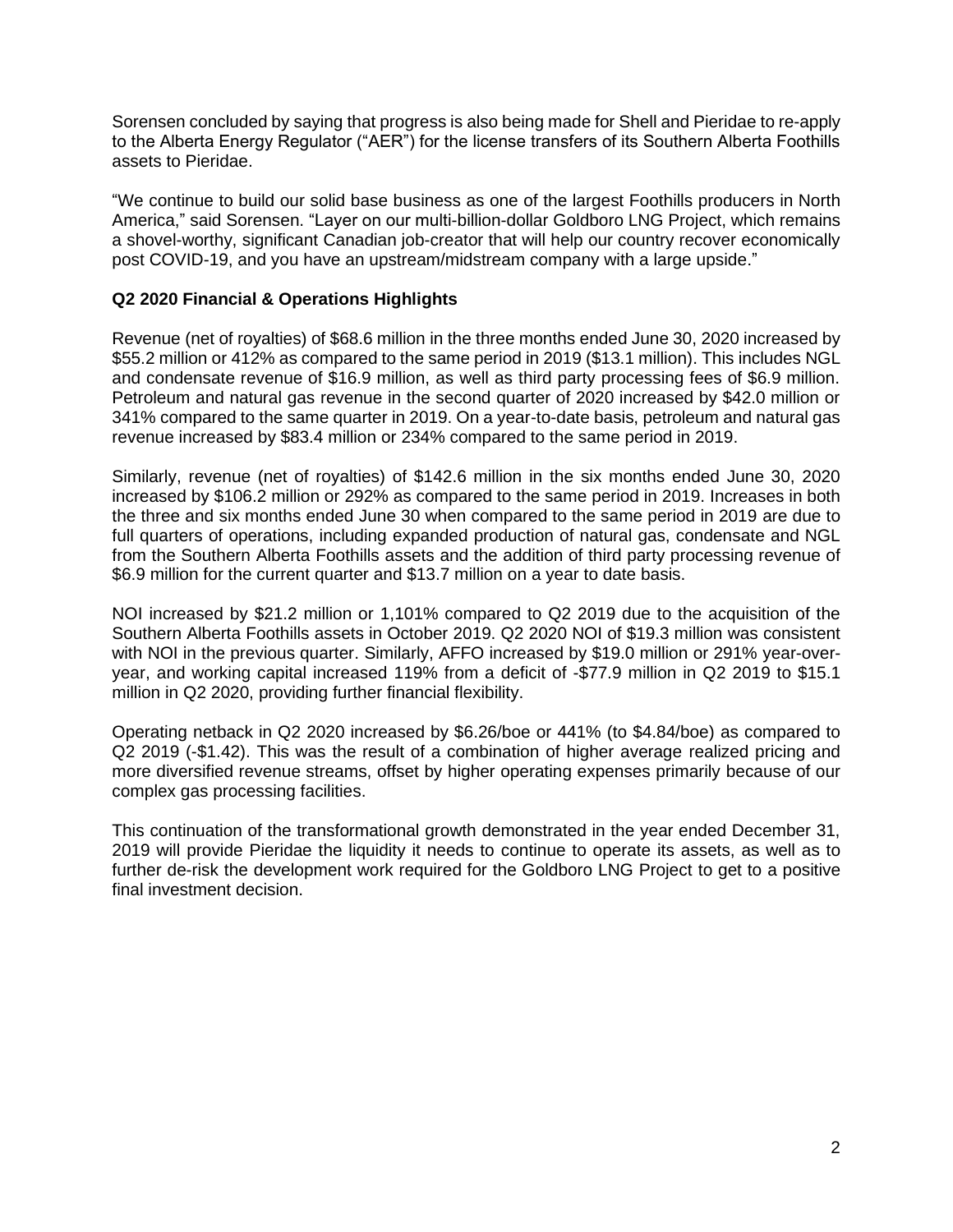#### **Summary of Quarterly Results**

| (\$ 000s, except per share amounts)                             | Q <sub>2</sub><br>2020 | Q <sub>1</sub><br>2020 | Q4<br>2019 | Q <sub>3</sub><br>2019 | Q <sub>2</sub><br>2019 | Q <sub>1</sub><br>2019 | Q4<br>2018 | Q3<br>2018 |
|-----------------------------------------------------------------|------------------------|------------------------|------------|------------------------|------------------------|------------------------|------------|------------|
| Revenue (net of royalties)                                      | 68,579                 | 73,974                 | 60,451     | 13,130                 | 13,387                 | 22,982                 | 2,432      | 215        |
| Operating expenses                                              | 45,422                 | 50,982                 | 32,949     | 14,365                 | 13,528                 | 16,194                 | 5,093      | 2,018      |
| Administrative expenses                                         | 6,386                  | 6,301                  | 8,478      | 3,676                  | 3,738                  | 4,032                  | 3,971      | 1,707      |
| Net loss attributable to equity holders<br>("NLAEH")            | (13, 365)              | (11, 484)              | (25, 873)  | (13, 178)              | (19,530)               | (12,996)               | (8, 848)   | (20, 368)  |
| NLAEH per share (basic and diluted)                             | (0.09)                 | (0.07)                 | (0.18)     | (0.15)                 | (0.23)                 | (0.17)                 | (0.17)     | (0.4)      |
| Working capital (deficit)                                       | 15,109                 | 15,596                 | 19,105     | (88, 430)              | (77, 892)              | (66, 192)              | (84,061)   | (52)       |
| Net operating income (loss) (1)                                 | 19,301                 | 19,239                 | 24,425     | (2,699)                | (1,958)                | 5,158                  | (400)      |            |
| Cash provided by (used in)<br>operating activities              | (2,013)                | 6,426                  | (17, 748)  | (238)                  | (16, 702)              | (17,084)               | (4, 485)   | (3, 171)   |
| Adjusted funds flow from (used in)<br>operations <sup>(1)</sup> | 12,466                 | 12,644                 | 14,449     | (7,665)                | (6, 517)               | 342                    | (4,009)    |            |

<sup>1</sup> Non-IFRS measures, refer to the "Non-IFRS measures" section on pages 20 and 21 of the Q2 2020 MD&A. The Company only had active operations commencing in Q4 2018.

As previously highlighted, Q2 2020 production increased 185% or 28,423 boe/day to 43,791 boe/day compared to Q2 2019. Production was up 6% compared to Q1 2020. This increase is primarily due to the Southern Alberta Foothills assets acquisition, partially offset by unplanned outages in the first two months of 2020 at two gas processing facilities during the coldest weeks of the year, which was rectified during Q2 2020. The significant growth in condensate and NGL production in the quarter reflects the deep cut capacity of the processing facilities acquired last fall.

The Company continues to have a strong hedging program in place to partially insulate itself from volatile commodity prices, which has proven successful at providing a degree of pricing certainty and revenue stability during these uncertain and challenging times. The pressure on realized prices was partially mitigated through our hedging program, resulting in a realized gain of \$8.2 million during the quarter, for a total of \$12.7 million on a year to date basis.

Realized natural gas prices were \$1.87/mcf compared to benchmark prices of \$1.88 during the quarter.

#### **COVID-19 Response/Adjustments**

The impact from the COVID-19 pandemic began to show early signs of recovery in the latter part of the quarter due to the easing of government restrictions to limit the spread of COVID-19, and the commitment by OPEC and non-OPEC countries to reduce production levels.

Markets are gradually recovering, and as mentioned, the Company's hedging program is continuing to help Pieridae's bottom line. As announced in the previous quarter, the Company has implemented a 20% reduction for Board of Directors and CEO compensation and has taken further steps to reduce administrative costs including temporarily reducing salaries and other discretionary spending.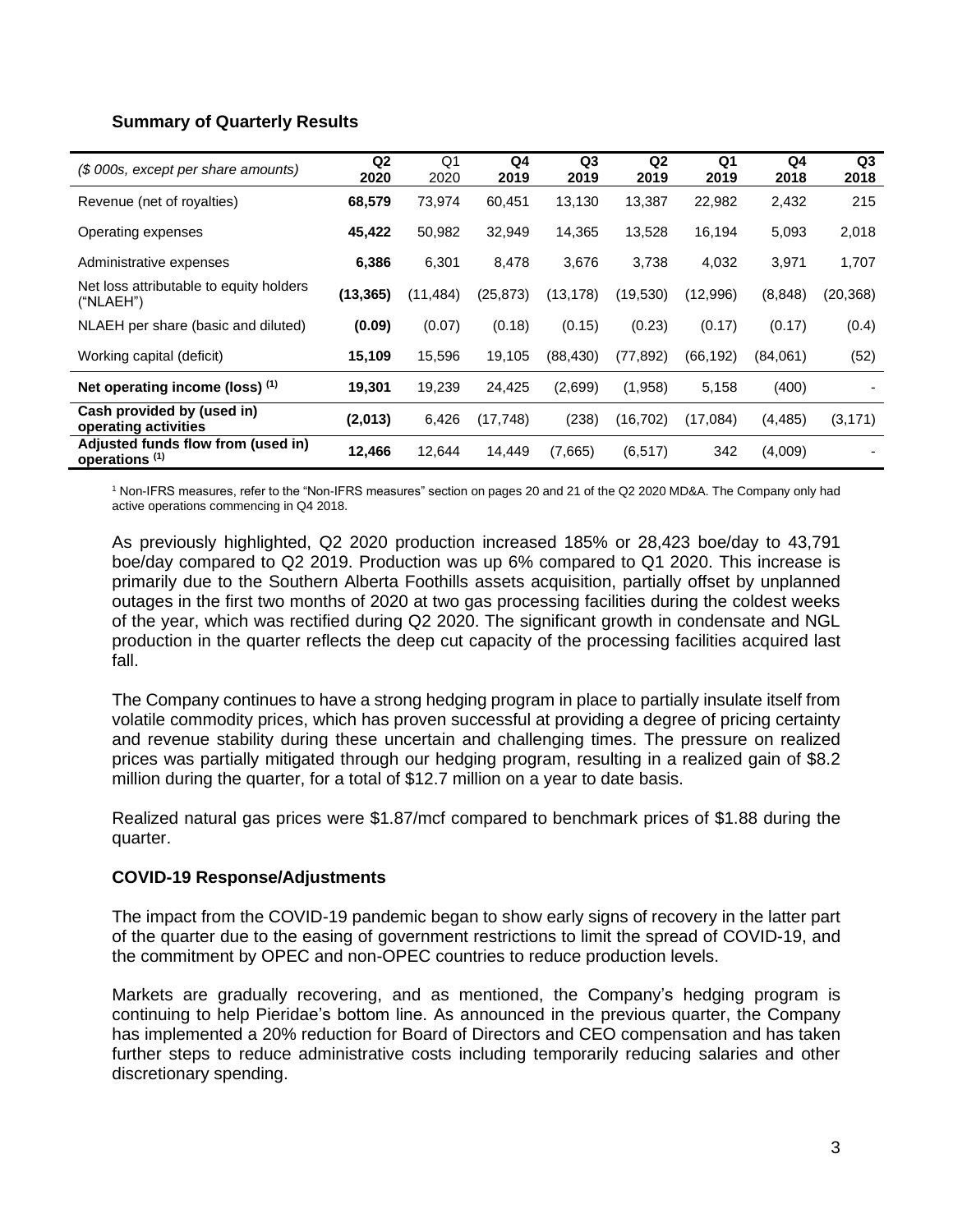Pieridae remains committed to the health and safety of all personnel and to the safety and continuity of operations. Respecting government guidelines to limit the risk of the outbreak, the Company has implemented measures such as self-quarantine policies, travel restrictions, enhanced sanitation measures and social distancing requirements, which have resulted in a majority of office staff currently working remotely. Pieridae has not suffered any significant loss of productivity for the three and six months ended June 30, 2020, and we had zero lost time incidents.

## **Q2 2020 Developments**

# **Uniper Deadlines Extensions**

On May 5, 2020, the Company announced that it and energy company Uniper Global Commodities agreed to extend key deadlines under their joint, 20-year agreement. The deadline extensions included expected commercial deliveries of gas to Uniper to start between August 31, 2025 and February 28, 2026; and the extension to June 30, 2021 of the deadline to make a positive final investment decision for the Company's proposed Goldboro LNG Facility. The 20-year agreement with Uniper is for all the liquefied natural gas produced at Goldboro Train 1 or 4.8 million tonnes per annum ("mmtpa").

# **Alberta Energy Regulator Decision**

On May 13, 2020, the AER made the decision to deny Shell's application to transfer the licences associated with the Southern Alberta Foothills assets to Pieridae. This denial is due to concerns regarding the application to split the liability associated with Jumping Pound and Waterton gas processing facilities where Shell would have retained the liability associated with subsurface sulfolane contamination. Pieridae and Shell are working together to resolve the AER's concerns, and management does not anticipate any changes to its financial position or future cash flows because of this decision. The Company continues to own and operate the assets.

#### **Subsequent to Q2: KBR Goldboro LNG EPCC Contract Resolution Reached**

On July 13, 2020, Pieridae announced it had received written notice from Kellogg Brown & Root Limited ("KBR") stating KBR was no longer prepared to negotiate and conclude a lump sum turnkey EPCC contract in relation to the proposed Goldboro LNG Facility. KBR's altered position was in apparent contravention of its obligation under the terms of a March 27, 2019 signed services agreement between Pieridae and KBR.

As stated above, Pieridae and KBR have agreed in principle to amend the services agreement in order to resolve their respective claims and allow Pieridae to transition the work KBR has done on the Goldboro LNG Facility to a replacement EPCC contractor.

There are other reputable and experienced firms who have the expertise to provide EPCC services, and we are currently having positive discussions with five of them who have expressed a strong interest in negotiating a lump sum turnkey EPCC contract.

The Goldboro LNG Project remains solid with many key elements in place: the majority of key permits, a 20-year contract with German energy company Uniper Global Commodities to buy half of Goldboro's gas, confirmation of eligibility in principle of an untied loan guarantee of up to US\$4.5 billion from the German Government, a signed benefits agreement with the Nova Scotia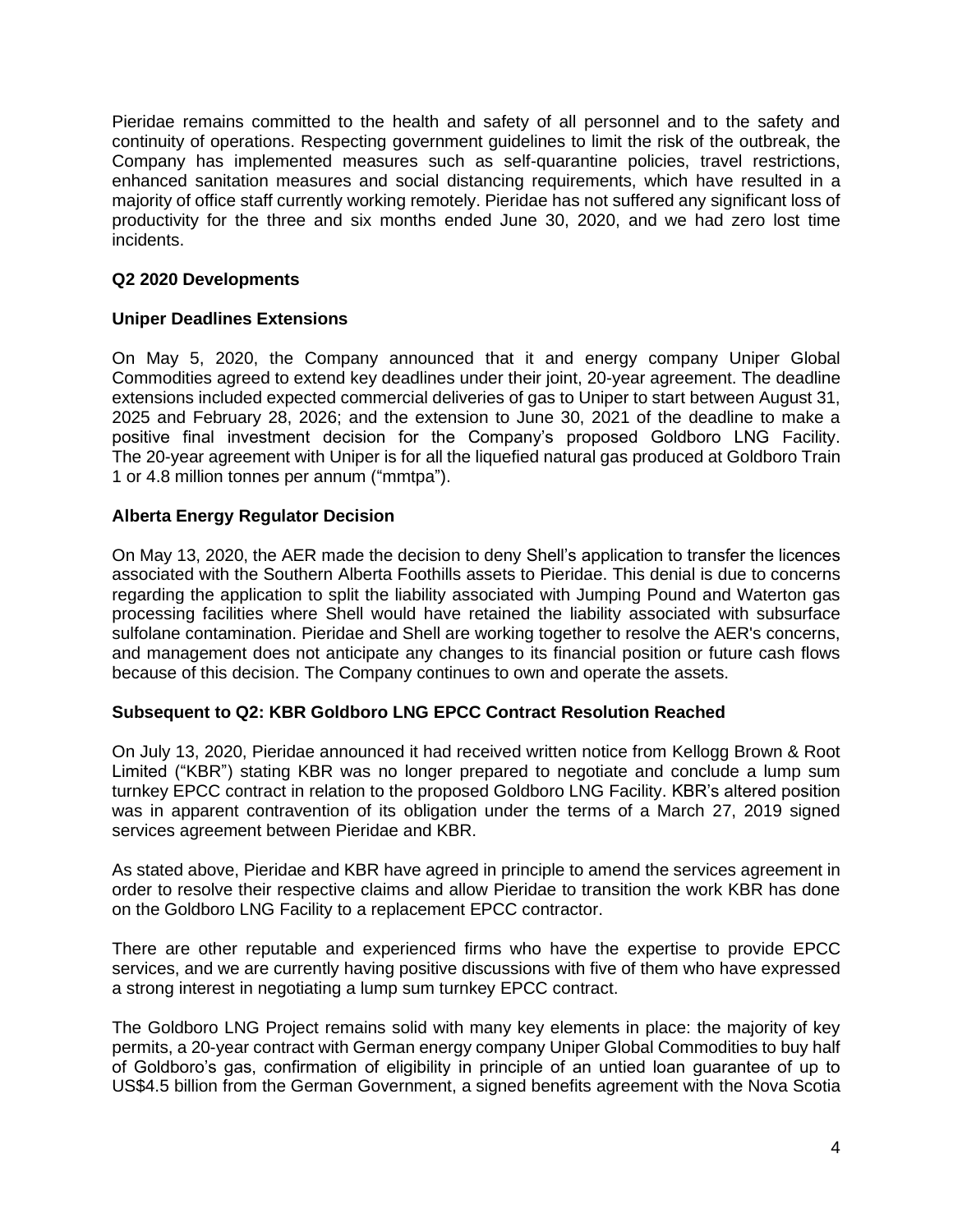Mi'kmaq, and Pieridae has the majority of the gas needed, when developed, to supply Goldboro's Train 1.

## **Subsequent to Q2: Guarantee Facility from Export Development Canada ("EDC")**

On July 29, 2020, Pieridae announced it had received approval from EDC for a \$6 million guarantee facility as part of the EDC's Account Performance Security Guarantee ("APSG") program. This guarantee facility bears interest at 0.29% and provides a 100% guarantee to the issuing bank of certain of the Company's existing and future letters of credit ("LCs"). The APSG will allow Pieridae to release existing and future cash collateral requirements provided as security for certain existing and potential future LCs. This facility from EDC sends a strong signal to the market that we continue to gain momentum and key support for the Company and its strategic direction. It also establishes the start of what is hoped to be a strong and ongoing partnership with EDC.

#### **Guidance**

We anticipate 2020 NOI in the range of \$70 million to \$90 million, production of 40,000 to 45,000 boe/day, capital expenditures of \$15 million, and investment in Goldboro LNG development expenses of \$16 million. We anticipate commodities hedging of 40% to 60% of net production on a boe/day basis, and \$11.50 to \$13.00/boe realized operating costs, not including transportation costs of approximately \$0.90/boe.

#### **About Pieridae**

Founded in 2011, Pieridae, a majority Canadian owned corporation based in Calgary, is focused on the development of integrated energy-related activities, from the exploration and extraction of natural gas to the development, construction and operation of the Goldboro LNG facility and the production of LNG for sale to Europe and other markets. Pieridae is on the leading edge of the re-integration of the LNG value chain in North America. After completion of all the transactions disclosed in this news release, Pieridae has 162,950,597 common shares issued and outstanding which trade on the TSX ("PEA.TO").

**For further information please contact:**

**Alfred Sorensen, Chief Executive Officer Rob Dargewitcz, Chief Financial Officer** Telephone: (403) 261-5900 Telephone: (403) 261-5900

**James Millar, Director, External Relations** Telephone: (403) 261-5900

#### **Forward-Looking Statements**

Certain statements contained herein may constitute "forward-looking statements" or "forwardlooking information" within the meaning of applicable securities laws (collectively "forward-looking statements"). Words such as "may", "will", "should", "could", "anticipate", "believe", "expect", "intend", "plan", "potential", "continue", "shall", "estimate", "expect", "propose", "might", "project", "predict", "forecast" and similar expressions may be used to identify these forward-looking statements.

Forward-looking statements involve significant risk and uncertainties. A number of factors could cause actual results to differ materially from the results discussed in the forward-looking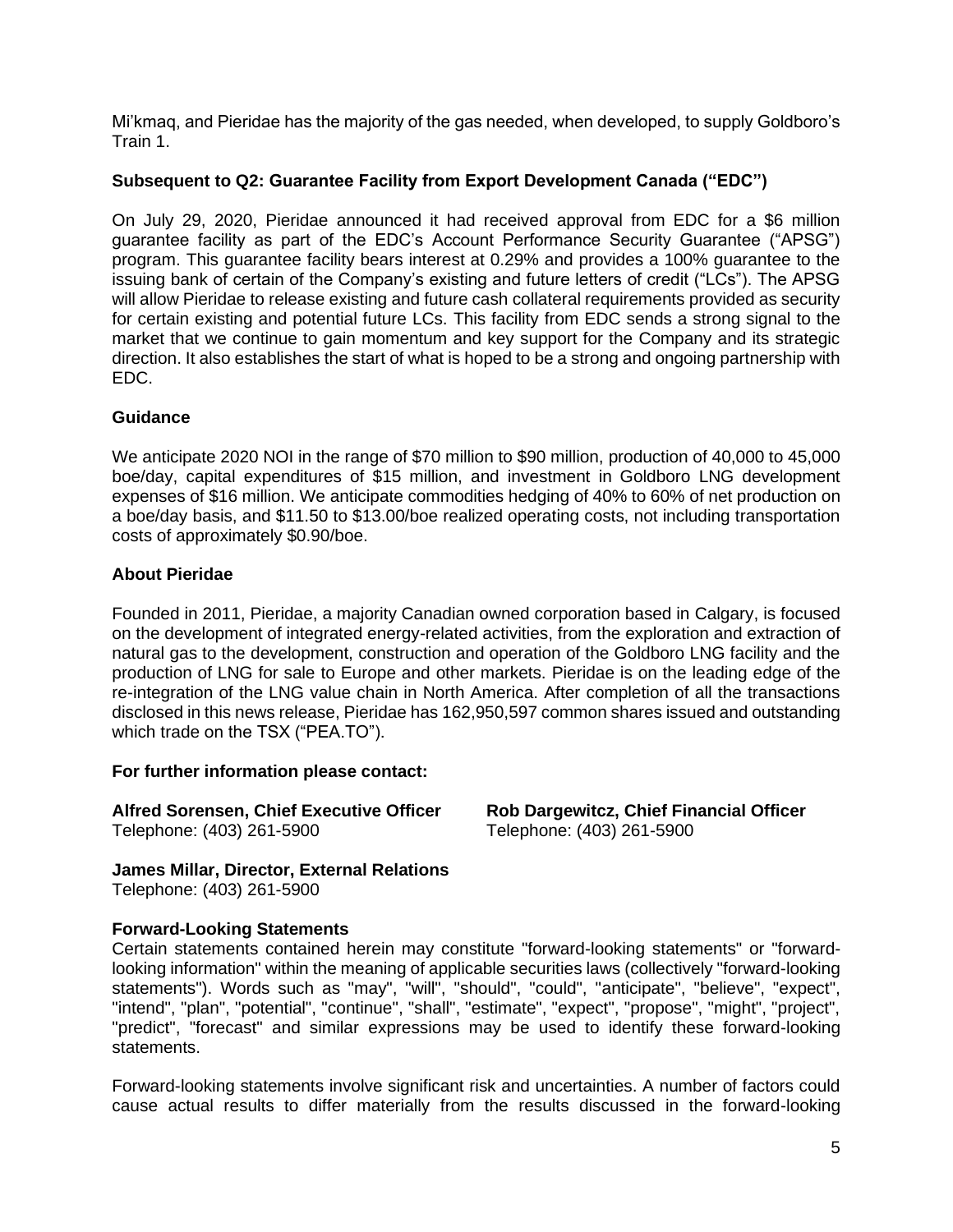statements including, but not limited to, risks associated with oil and gas exploration, development, exploitation, production, marketing and transportation, loss of markets, volatility of commodity prices, currency fluctuations, imprecision of resources estimates, environmental risks, competition from other producers, incorrect assessment of the value of acquisitions, failure to realize the anticipated benefits or synergies from acquisitions, delays resulting from or inability to obtain required regulatory approvals and ability to access sufficient capital from internal and external sources and the risk factors outlined under "Risk Factors" and elsewhere herein. The recovery and resources estimate of Pieridae's reserves provided herein are estimates only and there is no guarantee that the estimated resources will be recovered. As a consequence, actual results may differ materially from those anticipated in the forward-looking statements.

Forward-looking statements are based on a number of factors and assumptions which have been used to develop such forward-looking statements, but which may prove to be incorrect. Although Pieridae believes that the expectations reflected in such forward-looking statements are reasonable, undue reliance should not be placed on forward-looking statements because Pieridae can give no assurance that such expectations will prove to be correct. In addition to other factors and assumptions which may be identified in this document, assumptions have been made regarding, among other things: the impact of increasing competition; the general stability of the economic and political environment in which Pieridae operates; the timely receipt of any required regulatory approvals; the ability of Pieridae to obtain qualified staff, equipment and services in a timely and cost efficient manner; the ability of the operator of the projects which Pieridae has an interest in, to operate the field in a safe, efficient and effective manner; the ability of Pieridae to obtain financing on acceptable terms; the ability to replace and expand oil and natural gas resources through acquisition, development and exploration; the timing and costs of pipeline, storage and facility construction and expansion and the ability of Pieridae to secure adequate product transportation; future commodity prices; currency, exchange and interest rates; the regulatory framework regarding royalties, taxes and environmental matters in the jurisdictions in which Pieridae operates; timing and amount of capital expenditures, future sources of funding, production levels, weather conditions, success of exploration and development activities, access to gathering, processing and pipeline systems, advancing technologies, and the ability of Pieridae to successfully market its oil and natural gas products.

Readers are cautioned that the foregoing list of factors is not exhaustive. Additional information on these and other factors that could affect Pieridae's operations and financial results are included in reports on file with Canadian securities regulatory authorities and may be accessed through the SEDAR website (www.sedar.com), and at Pieridae's website (www.pieridaeenergy.com). Although the forward-looking statements contained herein are based upon what management believes to be reasonable assumptions, management cannot assure that actual results will be consistent with these forward-looking statements. Investors should not place undue reliance on forward-looking statements. These forward-looking statements are made as of the date hereof and Pieridae assumes no obligation to update or review them to reflect new events or circumstances except as required by Applicable Securities Laws.

Forward-looking statements contained herein concerning the oil and gas industry and Pieridae's general expectations concerning this industry are based on estimates prepared by management using data from publicly available industry sources as well as from reserve reports, market research and industry analysis and on assumptions based on data and knowledge of this industry which Pieridae believes to be reasonable. However, this data is inherently imprecise, although generally indicative of relative market positions, market shares and performance characteristics. While Pieridae is not aware of any misstatements regarding any industry data presented herein, the industry involves risks and uncertainties and is subject to change based on various factors.